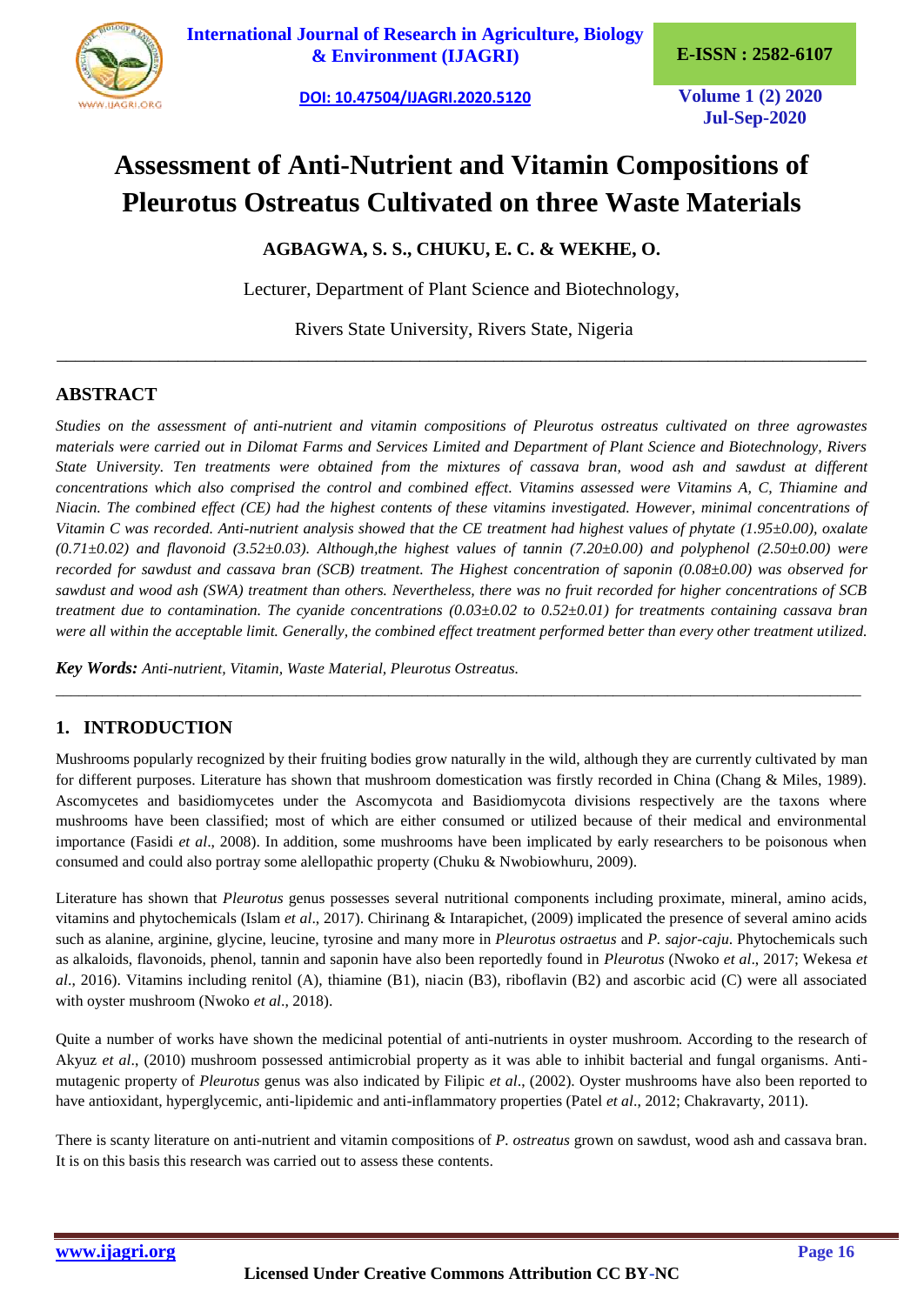# **International Journal of Research in Agriculture, Biology & Environment [\(ijagri\),](http://www.ijasre.net/) Vol. 1(2), Jul-Sep-2020**

# **2. MATERIALS AND METHODS**

# **2.1 Sample Collection**

Sawdust and *Rhizophora racemosa* wood were both obtained from Timber market Mile II Diobu. *R. racemosa* woods were later burnt to collect the ash. Cassava peels were collected from Omagwa community in Ikwerre Local Government Area, Rivers state. The peels were dried for one month and immediately ground into powder for further use. Healthy spawns of *Pleurotus ostreatus* were bought from Dilomat Farms and Services Limited, Rivers State University for the study. The above materials were all conveyed to the experimental site at Dilomat farms.

### **2.2 Substrate compositions**

The materials used for the cultivation were cassava bran, wood ash and sawdust and were subjected to various mixtures leading to their respective compositions for the experiment. Three concentrations of cassava bran (100, 150 and 200g) and wood ash (0.30, 0.60 and 1.0g) were varied against a constant quantity of sawdust (1000g). Combined and control treatments were also set up. A total of ten treatments were used for the cultivation of *P. ostreatus*:

Sawdust and wood ash (SWA): SWA1, SWA2, SWA3

Sawdust and cassava bran (SCB): SCB1, SCB2, SCB3

Combined effect (CE): CE1, CE2, CE3

Control (C)

The numbers attached to the abbreviated formulation indicate the concentration levels of wood ash and cassava bran in an increasing order.

### **2.3 Cultivation Studies**

The cultivation methods of Chinda & Chinda,  $(2009)$  were adopted for this research. The different substrate compositions were composted for 40days. At the end of composting, the substrates were immediately bagged and sterilized through pasteurization at  $100^{\circ}$ C for 6hours. After the sterilized bags cooled, they were inoculated with 74.99 $\pm$ 21.66g of spawn and incubated at room temperature ( $25\pm3^{\circ}$ C) for 38days. Fully colonized bags were immediately cropped and watered for 3days. Fruiting bodies were later harvested and subjected to various studies.

### **2.4 Nutrient Composition Studies**

The determination of Vitamins and anti-nutrients contents of harvested *P. ostreatus* mushroom from the various substrate composition were done using the methods earlier described by AOAC, (2005); (1990). Data obtained were all subjected to SPSS statistical analysis.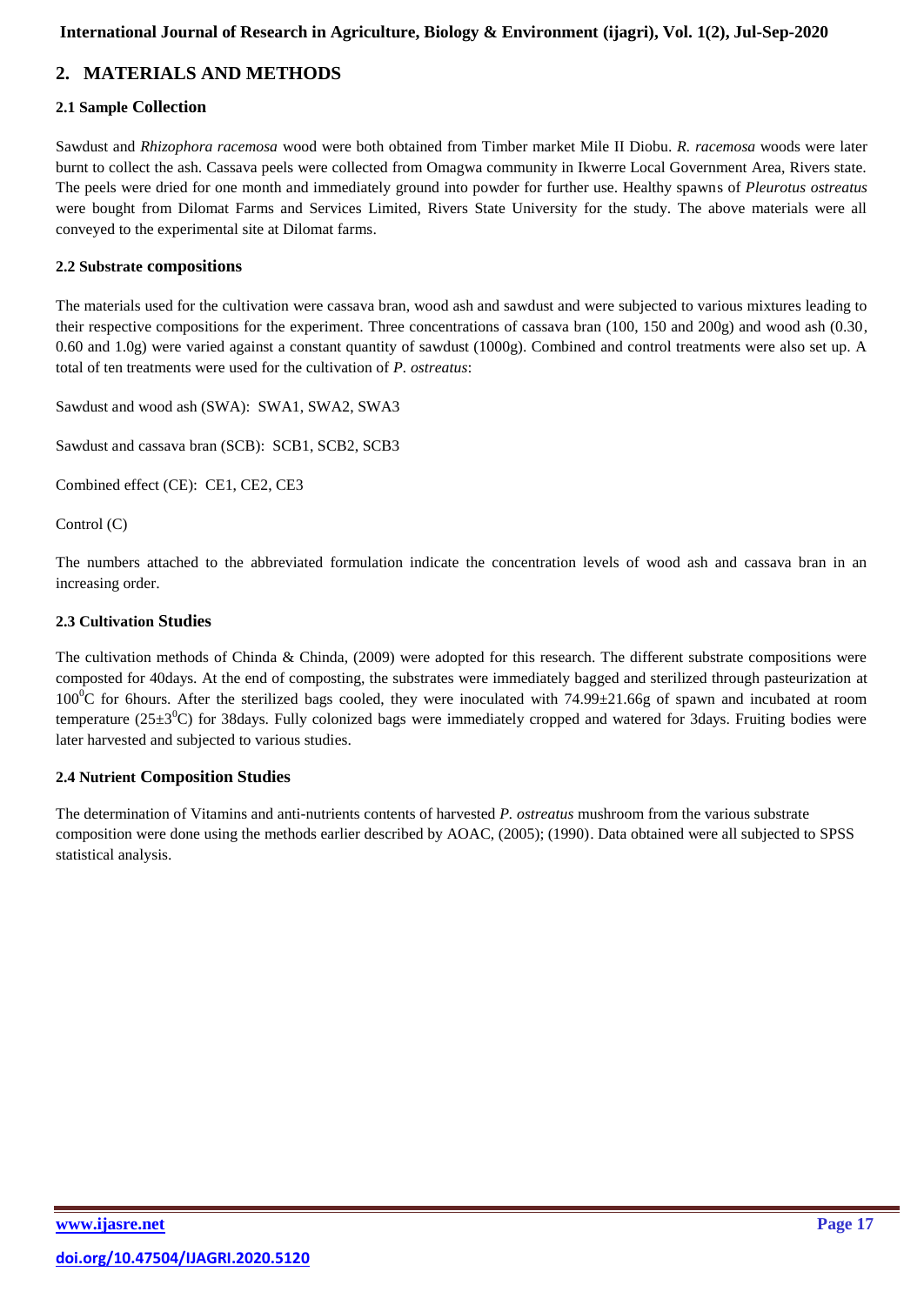# **3. RESULTS**

### **Table 1: Effect of different substrate compositions on the anti-nutrient composition of** *P. ostreatus* **(%)**

| Sub.             | Phytate                      | <b>Oxalate</b>               | <b>Tannin</b>                 | Polyphenol                   | Flavonoid                     | <b>Saponin</b>               | Cyanide                      |
|------------------|------------------------------|------------------------------|-------------------------------|------------------------------|-------------------------------|------------------------------|------------------------------|
| Comp.            |                              |                              |                               |                              |                               |                              | (mg/100g)                    |
| $\mathbf C$      | $0.14 \pm 0.01^a$            | $0.20 \pm 0.00 \frac{b}{ }$  | $0.17 \pm 0.00^{ab}$          | $1.57 \pm 0.00$ <sup>a</sup> | $2.12 \pm 0.00^{\text{ a}}$   | $0.05 \pm 0.00^{\rm bc}$     |                              |
|                  |                              |                              |                               |                              |                               |                              |                              |
| CE1              | $1.94 \pm 0.00^e$            | $0.65 \pm 0.00$ <sup>f</sup> | $1.02 \pm 0.00$ <sup>d</sup>  | $1.87 \pm 0.00$ <sup>f</sup> | $3.52 \pm 0.03$ <sup>g</sup>  | $0.05 \pm 0.00^{b}$          | $0.03 \pm 0.02$ <sup>a</sup> |
| CE2              | $1.41 \pm 0.01$ <sup>d</sup> | $0.55 \pm 0.00$ <sup>e</sup> | $0.92 \pm 0.01$ <sup>c</sup>  | $1.72 \pm 0.00$ <sup>d</sup> | $3.20 \pm 0.00$ <sup>d</sup>  | $0.02 \pm 0.00$ <sup>a</sup> | $0.52 \pm 0.01^{b}$          |
|                  |                              |                              |                               |                              |                               |                              |                              |
| CE3              | $1.95 \pm 0.00^e$            | $0.71 \pm 0.02$ <sup>g</sup> | $5.02 \pm 0.02$ <sup>e</sup>  | $1.91 \pm 0.01$ <sup>g</sup> | $3.42 \pm 0.02$ <sup>f</sup>  | $0.06 \pm 0.01$ bc           | $0.05 \pm 0.01$ <sup>a</sup> |
|                  | $0.94 \pm 0.00$ <sup>c</sup> | $0.00 \pm 0.00$ <sup>a</sup> | $7.20 \pm 0.00$ <sup>f</sup>  | $2.50 \pm 0.00^{\mathrm{h}}$ | $3.34 \pm 0.00^{\circ}$       | $0.05 \pm 0.00^{\mathrm{b}}$ | $0.05 \pm 0.00^{\text{ a}}$  |
| SCB1             |                              |                              |                               |                              |                               |                              |                              |
| SCB <sub>2</sub> |                              |                              |                               |                              |                               |                              |                              |
|                  |                              |                              |                               |                              |                               |                              |                              |
| SCB3             | $\blacksquare$               | $\blacksquare$               | $\blacksquare$                | $\sim$                       | $\sim$                        | $\blacksquare$               | $\sim$                       |
| SWA1             | $0.14 \pm 0.00^a$            | $0.22 \pm 0.00 \frac{b}{ }$  | $0.18 \pm 0.00^{b}$           | $1.59 \pm 0.00^{\circ}$      | $2.15 \pm 0.01$ <sup>ab</sup> | $0.06 \pm 0.00^{bc}$         |                              |
|                  |                              |                              |                               |                              |                               |                              |                              |
| SWA2             | $0.18 \pm 0.00^b$            | $0.34 \pm 0.01$ <sup>c</sup> | $0.16 \pm 0.00^{\text{a}}$    | $1.61 \pm 0.00$ <sup>c</sup> | $2.17 \pm 0.01^{b}$           | $0.06 \pm 0.00$ <sup>c</sup> |                              |
| SWA3             | $0.18 \pm 0.00^b$            | $0.51 \pm 0.00$ <sup>d</sup> | $0.18 \pm 0.00$ <sup>ab</sup> | $1.83 \pm 0.00$ <sup>e</sup> | $3.00 \pm 0.00$ <sup>c</sup>  | $0.08 \pm 0.00$ <sup>d</sup> |                              |
|                  |                              |                              |                               |                              |                               |                              |                              |

\*Means with the same superscript across the column are not significantly different (p≤0.05)

- = no harvest and Sub. Comp.=Substrate composition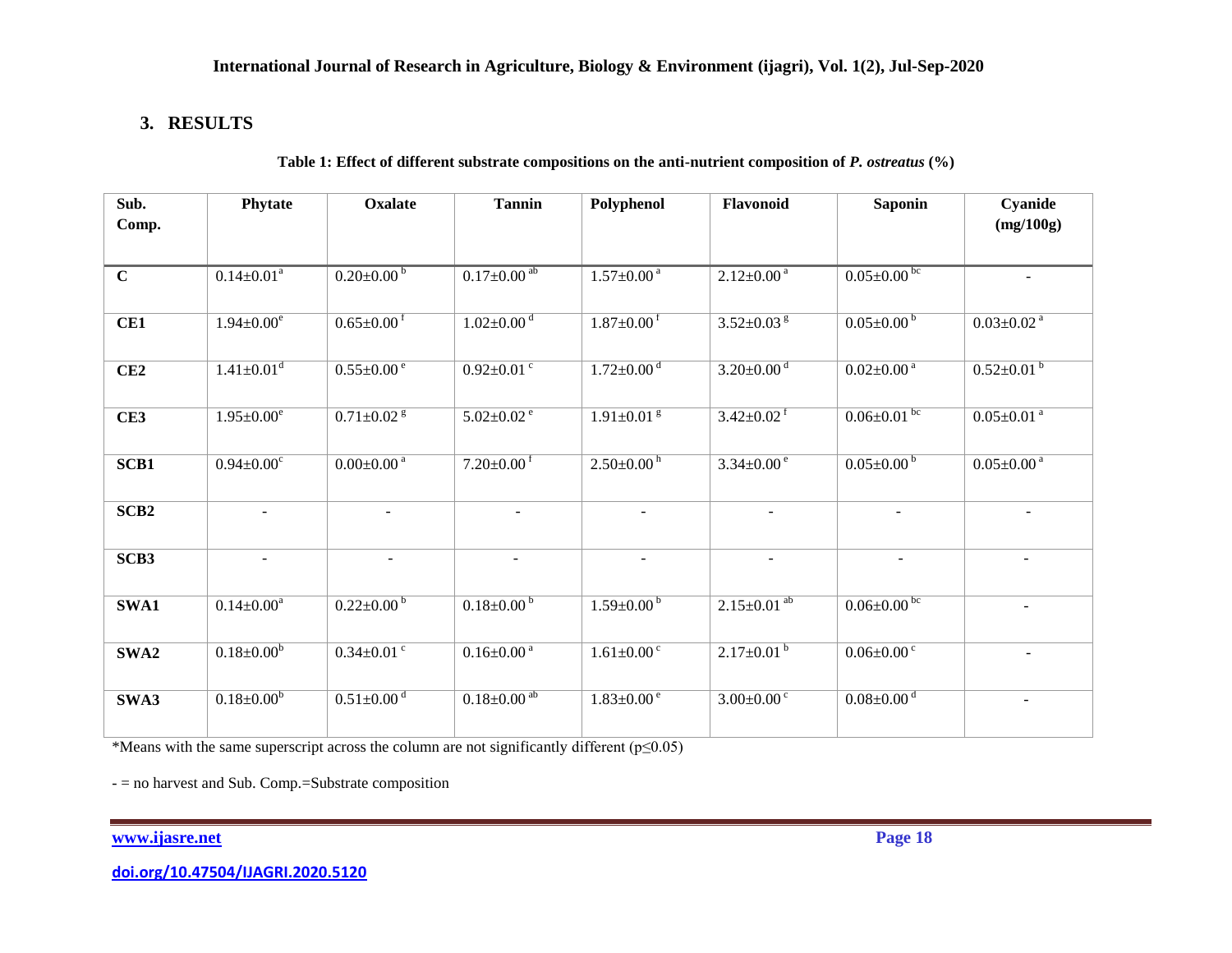| Sub. Comp.       | Vitamin C                    | Vitamin A                    | <b>Thiamin</b>               | <b>Niacin</b>                |
|------------------|------------------------------|------------------------------|------------------------------|------------------------------|
|                  |                              |                              |                              |                              |
| $\mathbf C$      | $0.00 \pm 0.00^a$            | $0.52 \pm 0.02^{\mathrm{b}}$ | $0.65 \pm 0.00^{\circ}$      | $0.12 \pm 0.00^{\circ}$      |
|                  |                              |                              |                              |                              |
| CE1              | $0.00 \pm 0.00$ <sup>a</sup> | $5.12 \pm 0.02$ <sup>f</sup> | $2.10 \pm 0.00$ <sup>f</sup> | $1.43 \pm 0.04$ <sup>d</sup> |
|                  |                              |                              |                              |                              |
| CE2              | $0.01 \pm 0.00^{\circ}$      | $0.62 \pm 0.01$ °            | $1.21 \pm 0.01$ <sup>d</sup> | $1.81 \pm 0.01$ <sup>f</sup> |
|                  |                              |                              |                              |                              |
| CE3              | $0.00 \pm 0.00^{\text{ a}}$  | $5.00 \pm 0.00^{\circ}$      | $2.30 \pm 0.14$ <sup>g</sup> | $1.53 \pm 0.04$ <sup>e</sup> |
|                  |                              |                              |                              |                              |
| SCB1             | $0.00 \pm 0.00$ <sup>a</sup> | $0.00 \pm 0.00$ <sup>a</sup> | $0.00 \pm 0.00$ <sup>a</sup> | $0.00 \pm 0.00$ <sup>a</sup> |
|                  |                              |                              |                              |                              |
| SCB <sub>2</sub> |                              |                              |                              |                              |
|                  |                              |                              |                              |                              |
| SCB3             |                              |                              |                              |                              |
|                  |                              |                              |                              |                              |
| SWA1             | $0.00 \pm 0.00$ <sup>a</sup> | $0.51 \pm 0.02^{b}$          | $0.65 \pm 0.00^{b}$          | $0.13 \pm 0.00^{b}$          |
|                  |                              |                              |                              |                              |
| SWA2             | $0.00 \pm 0.00$ <sup>a</sup> | $0.62 \pm 0.02$ <sup>c</sup> | $1.77 \pm 0.00$ <sup>e</sup> | $0.16 \pm 0.01^{b}$          |
|                  |                              |                              |                              |                              |
| SWA3             | $0.01 \pm 0.00^{\circ}$      | $0.81 \pm 0.01$ <sup>d</sup> | $0.85 \pm 0.00$ <sup>c</sup> | $0.21 \pm 0.02$ <sup>c</sup> |
|                  |                              |                              |                              |                              |

| Table 2: Effect of different substrate compositions on the vitamin composition of P. ostreatus (mg/100g) |  |  |  |
|----------------------------------------------------------------------------------------------------------|--|--|--|
|----------------------------------------------------------------------------------------------------------|--|--|--|

\*Means with the same superscript across the column are not significantly different ( $p \le 0.05$ )

- = no harvest and Sub. Comp.=Substrate compositions

The result of effect of different substrate compositions on the anti-nutrient composition of cultivated *P. ostreatus* presented in Table 1 indicated the presence of phytate, oxalate, tannin, polyphenol, flavonoid, saponin and cyanide. Treatment CE3 recorded highest values for phytate  $(1.95\pm0.00)$  and oxalate  $(0.71\pm0.02)$  while tannin  $(7.20\pm0.00)$  and polyphenol  $(2.50\pm0.00)$  were highest in treatment SCB1. However, flavonoid, saponin and cyanide were found to be highest in CE1 (3.52 $\pm$ 0.03), SWA3 (0.08 $\pm$ 0.00) and CE2 (0.52 $\pm$ 0.01) respectively. On the other hand, lowest values (0.18±0.00, 0.00±0.00, 0.16±0.00, 1.57±0.00, 2.12±0.00, 0.02±0.00 and 0.03±0.02) were recorded for C and SWA1, SCB1, SWA2, C, C, CE2 and CE1 respectively. Treatments SCB2 and SCB3 did not record any harvest due to microbial contamination.

The result of different substrate compositions effect on the vitamin composition of *P. ostreatus* presented in Table 2, revealed the presence of vitamins C, A, thiamin and niacin. Although, vitamin C recorded 0.01±0.00 for both CE2 and SWA3, every other treatment was  $0.00\pm0.00$ . The data for the remaining vitamins assessed showed that highest values  $(5.12\pm0.02, 2.10\pm0.00, 0.00)$ 1.81±0.01) were obtained for CE1, CE2 and CE2 for vitamins A, thiamin and niacin respectively. SCB1 had the lowest values  $(0.00\pm0.00)$  for vitamins A, thiamin and niacin. No result was obtained for SCB2 and SCB3 in this study.

# **4. DISCUSSION**

The result for anti-nutrient composition of *P. ostreatus* tested by ANOVA revealed that there was significant difference on the effect of different substrate compositions on the anti-nutrient composition of cultivated *P. ostreatus* at p≤0.05. Generally, samples from the combined treatment (CE) performed better than other tested treatments. The cyanide content of the harvested *P. ostreatus* in this study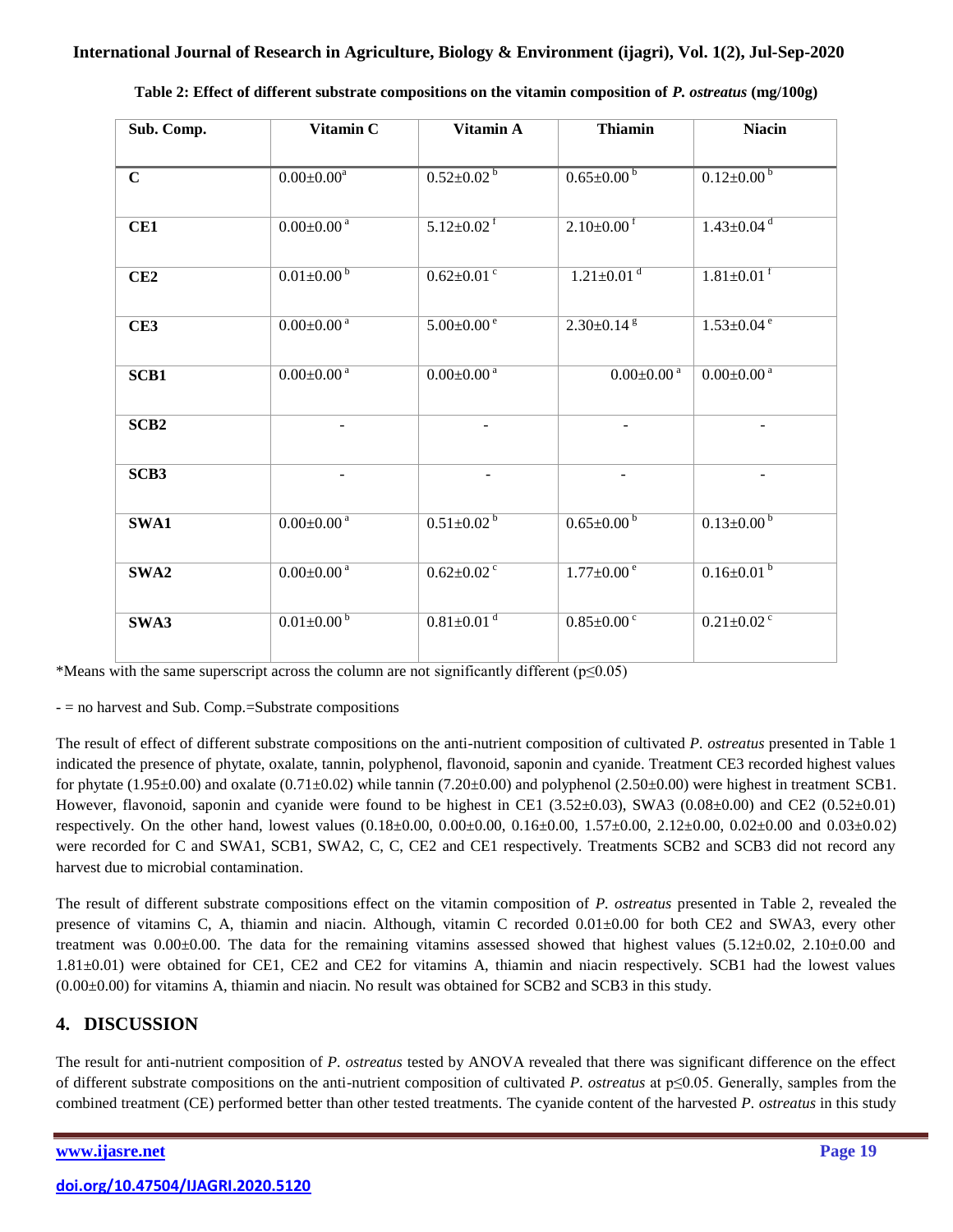### **International Journal of Research in Agriculture, Biology & Environment [\(ijagri\),](http://www.ijasre.net/) Vol. 1(2), Jul-Sep-2020**

agrees with the guide line of FAO/WHO, (1991) as they recommended less than 10mg/kg. Hence the oyster mushroom cultivated in this study is fit for consumption.

Several researches have shown and implicated *Pleurotus* species including *P. ostreatus* to possess different kinds of anti-nutrients (Adebayo & Oloke, 2017). Duru *et al*., (2019) showed the occurrence of saponin, alkaloid, oxalate, tannin, phytate and flavonoid in *P.ostreatus* and the values they reported were similar to those recorded in this study. *P. pulmonarius* was also reported by Nwoko *et al*., (2017) to contain the same anti-nutrients as recorded in this study. Oyekanmi *et al*., (2019) further confirmed the occurrence of these anti-nutrients in *P. ostreatus*, although they further showed that these anti-nutrients conferred anti-microbial properties to *P. ostreatus* as they aided the inhibition of several bacteria.

Furthermore, the medical importance of these anti-nutrients in *Pleurotus* species have been exploited by early researchers as they revealed not just the ability to inhibit microbes; but also their capabilities as antioxidant, anti-viral, ant-lipidemic and antimutagenic (Patel *et al*., 2012; Selegean *et al*., 2009; Lakshmi *et al*., 2014).

The current study has shown that there is a significant difference in the effect of different substrate compositions on the vitamin composition of *P. ostreatus* at p≤0.05. The combined effect (CE) contained more vitamins than other treatments generally and there was very little amount of vitamin C recorded across the treatments investigated.

 Iqbal *et al*., (2016) reported higher value of vitamin C (11.11mg/100g) for *P. florida* than those in this study. The vitamin results in this study are higher than those reported by Duru *et al*., (2019) for *P. ostreatus* with an exception for vitamin C only. Nevertheless, the mineral results of the present study disagree with the findings of Nwoko *et al*., (2018) for *P. pulmonarius* as they reported higher values of vitamins A, C and niacin. But a lower value of thiamin was also reported. Okwulehie & Nosike, (2015) reported lower value for niacin for *P. pulmonarius* compared to that recorded in this study, although, higher values of vitamin C was also reported.

Vitamins are vital and essential for healthy living as they contribute to proper vision (vitamin A), balanced immune system (vitamin C) and prevention of some illness like beriberi (thiamine B1) (Nwoko *et al*., 2018; Piska *et al*., 2017).

# **5. CONCLUSION**

Cassava bran, wood ash and sawdust waste materials utilized in the present study played a crucial role in the anti-nutrient and vitamin compositions of the harvested *P. ostreatus*. However, the combined effect performed better than every other treatment and the cyanide concentrations are within the acceptable limit.

# **6. REFRENCES**

- Adebayo, E. A., & Oloke, J. K. (2017). Oyster mushroom (*Pleurotus species*): A natural functional food. *J. of Microbiol. Biotechnol & Food Sci*., 7(3): 254-264.
- Akyuz, M., Onganer, A. N., Erecevit, P., & Kirbag, S. (2010). Antimicrobial activity of some edible mushrooms in the eastern and southeast Anatolia region of Turkey. *G. U. J. Sci*., 23(2): 125-130.
- AOAC, (1990). Official methods of analysis of AOAC international. 15<sup>th</sup> edition. Association of official analytical chemists, Washington, D.C., USA.
- AOAC, (2005). Official methods of analysis of AOAC international. 18<sup>th</sup> edition. Association of official analytical chemists, Washington, D.C., USA.
- Chakravarty, B. (2011). Trends in mushroom cultivation and breeding. *Australian J. of Agric. Engineering*, 2(4): 102-109.
- Chang, S. T., & Miles, P. G. (1989). Edible mushrooms and their cultivation. Chinese University of Honk\g Kong.
- Chinda, M. M., & Chinda, F. (2007). *Mushroom cultivation for health and wealth*. Image and Media Associates Ltd., pp104.
- Chirinang, P., & Intarapichet, K. (2009). Amino acids and antioxidant properties of the oyster mushrooms, *Pleurotus ostreatus* and *P. sajor-caju*. *Science Asia*, 35: 326-331.